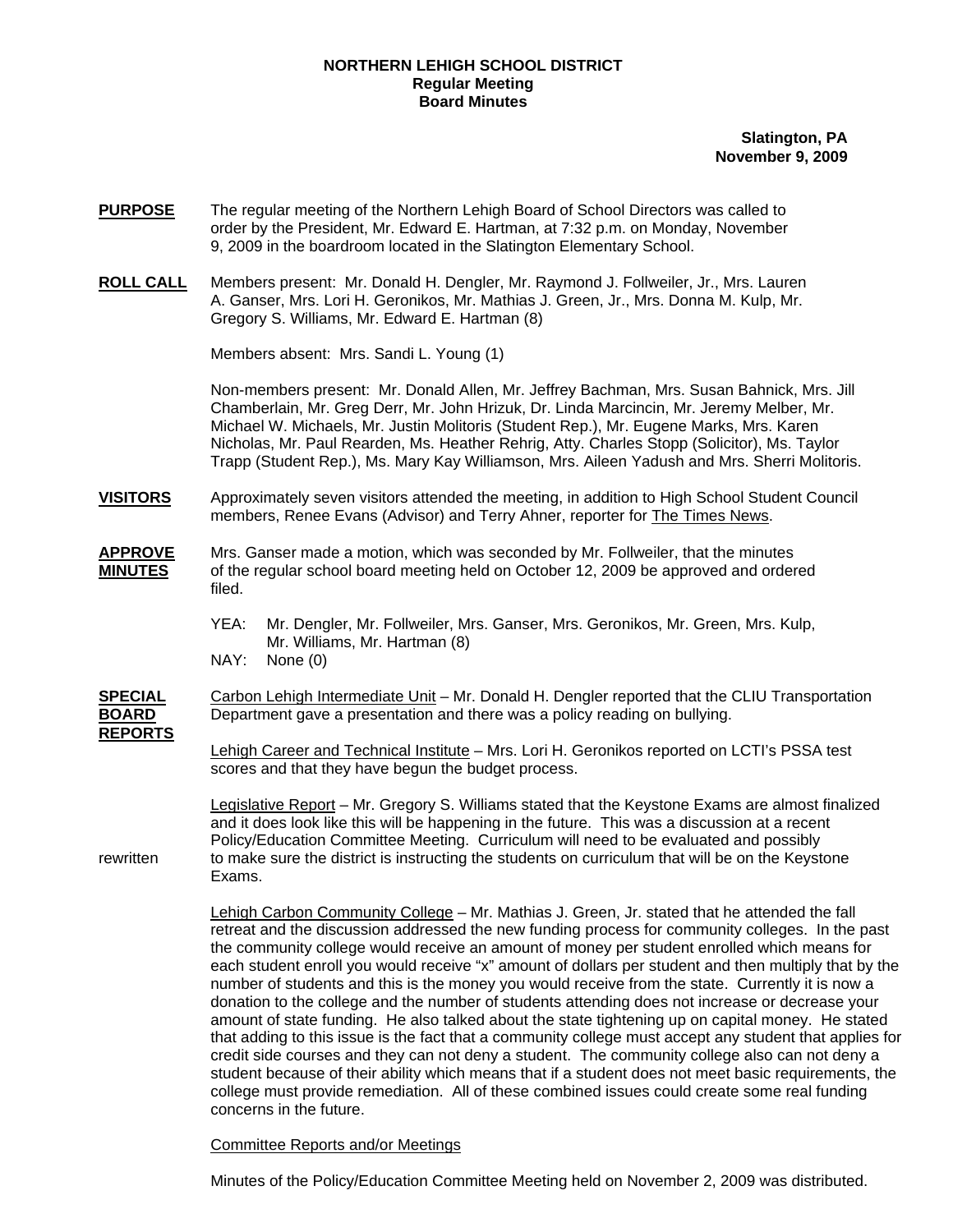| <b>SPECIAL</b><br><b>BOARD</b>        | Minutes of the Technology/Buildings and Grounds Committee meetings held on November<br>4, 2009 was distributed.                                                                                                                                                                                                                                                                                             |                                                                                                                                                                                           |  |  |
|---------------------------------------|-------------------------------------------------------------------------------------------------------------------------------------------------------------------------------------------------------------------------------------------------------------------------------------------------------------------------------------------------------------------------------------------------------------|-------------------------------------------------------------------------------------------------------------------------------------------------------------------------------------------|--|--|
| <b>REPORTS</b><br>(cont.)             | Minutes of the Finance Committee meetings held on November 4, 2009 was distributed.                                                                                                                                                                                                                                                                                                                         |                                                                                                                                                                                           |  |  |
|                                       | Student Representatives to the Board Report                                                                                                                                                                                                                                                                                                                                                                 |                                                                                                                                                                                           |  |  |
|                                       | Ms. Taylor Trapp and Mr. Justin Molitoris distributed their written student representative report<br>and verbally reported on its contents.                                                                                                                                                                                                                                                                 |                                                                                                                                                                                           |  |  |
| recently                              | Solicitor's Report - Attorney Charles Stopp addressed a significant case that just came out<br>by the United States Supreme Court dealing with age discrimination.                                                                                                                                                                                                                                          |                                                                                                                                                                                           |  |  |
|                                       | Federal and Other Programs Update - Mrs. Karen A. Nicholas stated that the district is continuing<br>to analyze AYP data. The principals shared PVASS and Emetric systems at recent faculty<br>meetings and will be shared furter at the upcoming in-service day on November 25 <sup>th</sup> . Strategies<br>will continue to be reviewed throughout the year during faculty meetings and in-service days. |                                                                                                                                                                                           |  |  |
|                                       | Business Manager's Report - Mr. Jeremy G. Melber stated on the agenda for approval this<br>evening are bills for payment and per capita exonerations.                                                                                                                                                                                                                                                       |                                                                                                                                                                                           |  |  |
|                                       | Superintendent's Report                                                                                                                                                                                                                                                                                                                                                                                     |                                                                                                                                                                                           |  |  |
|                                       | Mr. Michaels reminded everyone that the reorganization and regular school board meeting will be<br>held on December 7, 2009 in the Slatington Elementary School Boardroom and will begin at 7:00<br>p.m. He also said that the Policy/Education Committee Meeting scheduled for that evening has<br>been rescheduled for December 14, 2009 at 6:30 p.m.                                                     |                                                                                                                                                                                           |  |  |
|                                       | Mr. Michaels stated that November 15-21, 2009 is American Education Week. He thanked all<br>our staff for the wonderful job that they do for the students and community of Northern Lehigh.                                                                                                                                                                                                                 |                                                                                                                                                                                           |  |  |
|                                       | Mr. Michaels congratulated Mr. Drake, retired High School Technology Teacher, who was<br>honored as Technology Teacher of the year.<br>Mr. Michaels introduced Mrs. Renee Evans, High School Student Council advisor. She<br>introduced the officers for student council and they gave a brief overview of events they have<br>planned for the school year.                                                 |                                                                                                                                                                                           |  |  |
|                                       |                                                                                                                                                                                                                                                                                                                                                                                                             |                                                                                                                                                                                           |  |  |
|                                       | Mr. Michaels introduced Mary Kay Williamson, newly appointed Director of Special Education<br>and Mr. Paul Rearden, newly appointed Peters Elementary Principal.                                                                                                                                                                                                                                            |                                                                                                                                                                                           |  |  |
|                                       | Mr. Hartman stated that the board was in executive session prior to tonight's regular school board<br>meeting to discuss personnel issues.                                                                                                                                                                                                                                                                  |                                                                                                                                                                                           |  |  |
| <b>PERSONNEL</b>                      | Mr. Dengler made a motion, which was seconded by Mrs. Kulp, that the Board of Education<br>approves the following personnel items:                                                                                                                                                                                                                                                                          |                                                                                                                                                                                           |  |  |
| Appointments<br>Non-<br>Instructional | Sally Kasztejna*<br>Assignment:                                                                                                                                                                                                                                                                                                                                                                             | High School Cook's Helper, replacing Linda Nails who                                                                                                                                      |  |  |
|                                       | Salary:                                                                                                                                                                                                                                                                                                                                                                                                     | resigned<br>\$7.50/Per Hour/5 1/2 Hours Per Day/5 Days Per Week<br>(2005-2009 NL Educational Support Personnel Association<br>Collective Bargaining Unit Agreement - rate could change if |  |  |
|                                       | Effective:<br>*60 Day probationary period ending on or about January 8, 2010.                                                                                                                                                                                                                                                                                                                               | starting wage is adjusted with new bargaining agreement)<br>November 10, 2009                                                                                                             |  |  |
| <b>Soloni</b>                         | Acknowledge the following teacher who has completed the requirements per the Collective                                                                                                                                                                                                                                                                                                                     |                                                                                                                                                                                           |  |  |

Salary **Acknowledge the following teacher who has completed the requirements per the Collective** Adjustments - Bargaining Agreement that would entitle him to a salary increase for the 2009-2010 school year: C. Jones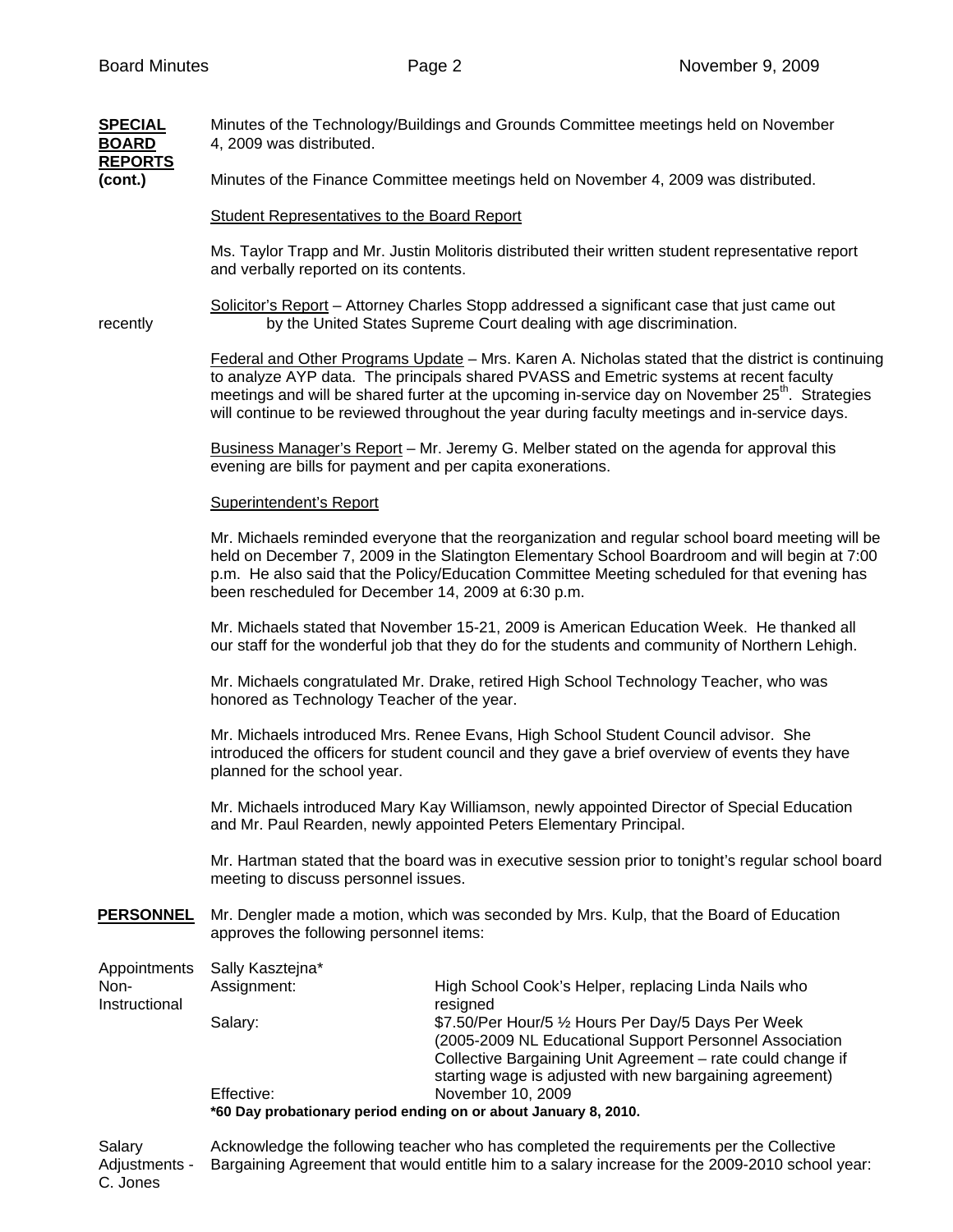| <b>PERSONNEL</b><br>(cont.)                                                         | <b>Christopher Jones</b><br>From:<br>To:                                                                                                                                                                                                                                                                                                                                                                                                       | Step 4B<br>Step 4B+24                                                                                                                                                                                                                                                               |  |  |  |
|-------------------------------------------------------------------------------------|------------------------------------------------------------------------------------------------------------------------------------------------------------------------------------------------------------------------------------------------------------------------------------------------------------------------------------------------------------------------------------------------------------------------------------------------|-------------------------------------------------------------------------------------------------------------------------------------------------------------------------------------------------------------------------------------------------------------------------------------|--|--|--|
| G. Miller<br>S. Stilwell                                                            | Acknowledge the following aides who have achieved Highly Qualified Status and have supplied<br>proof of such status to the Superintendents Office. These individuals are entitled to a \$1.00 per<br>hour salary increase per the Memorandum of Understanding with the Educational Support Staff.                                                                                                                                              |                                                                                                                                                                                                                                                                                     |  |  |  |
|                                                                                     | <b>Gail Miller</b><br><b>Stephanie Stilwell</b>                                                                                                                                                                                                                                                                                                                                                                                                |                                                                                                                                                                                                                                                                                     |  |  |  |
| Unpaid<br>to                                                                        |                                                                                                                                                                                                                                                                                                                                                                                                                                                | Approve the request of Donna Lobach-Berger, Slatington Elementary Personal Care Assistant,                                                                                                                                                                                          |  |  |  |
| Leaves Of<br>Absence -<br>#539 D. Lobach-<br>complete her Berger<br>She anticipates | take an unpaid leave of absence beginning on January 18, 2010. Upon the exhaustion of 12 weeks<br>unpaid leave she is requesting an additional 12 weeks in accordance to school board policy<br>Uncompensated Leave. Ms. Lobach-Berger is requesting these leaves in order to<br>student teaching obligations and receive her degree in elementary education.                                                                                  |                                                                                                                                                                                                                                                                                     |  |  |  |
|                                                                                     |                                                                                                                                                                                                                                                                                                                                                                                                                                                | her student teaching assignment will end approximately May 14, 2010.                                                                                                                                                                                                                |  |  |  |
| Unpaid<br>Volunteers                                                                | Marlene Simock and Charles Uhler.<br>*Pending Verification of Clearances                                                                                                                                                                                                                                                                                                                                                                       | Approve the following unpaid volunteer aides in the Peters and Slatington Elementary Schools<br>for the 2009-2010 school year: Chris Bennett, Robin Blocker, Sharon Boyesen*, Jessica<br>Engler*, Rachel Hillegas, Julie Hummer*, Lynne McGeehan*, Barbara Rejician, John Rejician, |  |  |  |
|                                                                                     | Janice Altrichter.                                                                                                                                                                                                                                                                                                                                                                                                                             | Approve the following unpaid volunteer aide in the Middle School for the 2009-2010 school year:                                                                                                                                                                                     |  |  |  |
| Co-Curricular<br>Volunteers<br>2009-2010<br>School Year                             | <b>Michael Mantz</b><br><b>Trevor Miller</b>                                                                                                                                                                                                                                                                                                                                                                                                   | Assistant Boys Basketball Coach<br>Assistant Boys Basketball Coach                                                                                                                                                                                                                  |  |  |  |
| Substitute<br>the                                                                   | Approve to appoint the following list of people as Substitute Secondary Detention Monitors for                                                                                                                                                                                                                                                                                                                                                 |                                                                                                                                                                                                                                                                                     |  |  |  |
| Detention<br>Monitor                                                                | senior high school for the 2009-2010 school year. Work will be on an as needed basis and<br>compensation will be at a salary of \$20.00 per hour worked.                                                                                                                                                                                                                                                                                       |                                                                                                                                                                                                                                                                                     |  |  |  |
|                                                                                     | Renee Evans<br><b>Christopher Jones</b><br>Michael Lehtonen<br><b>Candice Saville</b>                                                                                                                                                                                                                                                                                                                                                          |                                                                                                                                                                                                                                                                                     |  |  |  |
| Substitute -<br>Instructional                                                       |                                                                                                                                                                                                                                                                                                                                                                                                                                                | Approve the following substitute teachers for the 2009-2010 school year at the 2009-2010<br>substitute teacher rates as approved on the Supplementary Personnel Salary Schedule:                                                                                                    |  |  |  |
|                                                                                     | Dawn Kemery - Elementary<br>James Larrison* - All Subjects<br>Lynn Annis - CLIU Guest Teacher<br>Annette Benedetto - CLIU Guest Teacher<br>Erin Cox - CLIU Guest Teacher<br>Michael Dee - CLIU Guest Teacher<br>Jamie Farber - CLIU Guest Teacher<br>Dennis Fetter - CLIU Guest Teacher<br>Joseph Fruhman - CLIU Guest Teacher<br>Megan Heffelfinger - CLIU Guest Teacher<br>Amy Krall - CLIU Guest Teacher<br>Regina Lea - CLIU Guest Teacher |                                                                                                                                                                                                                                                                                     |  |  |  |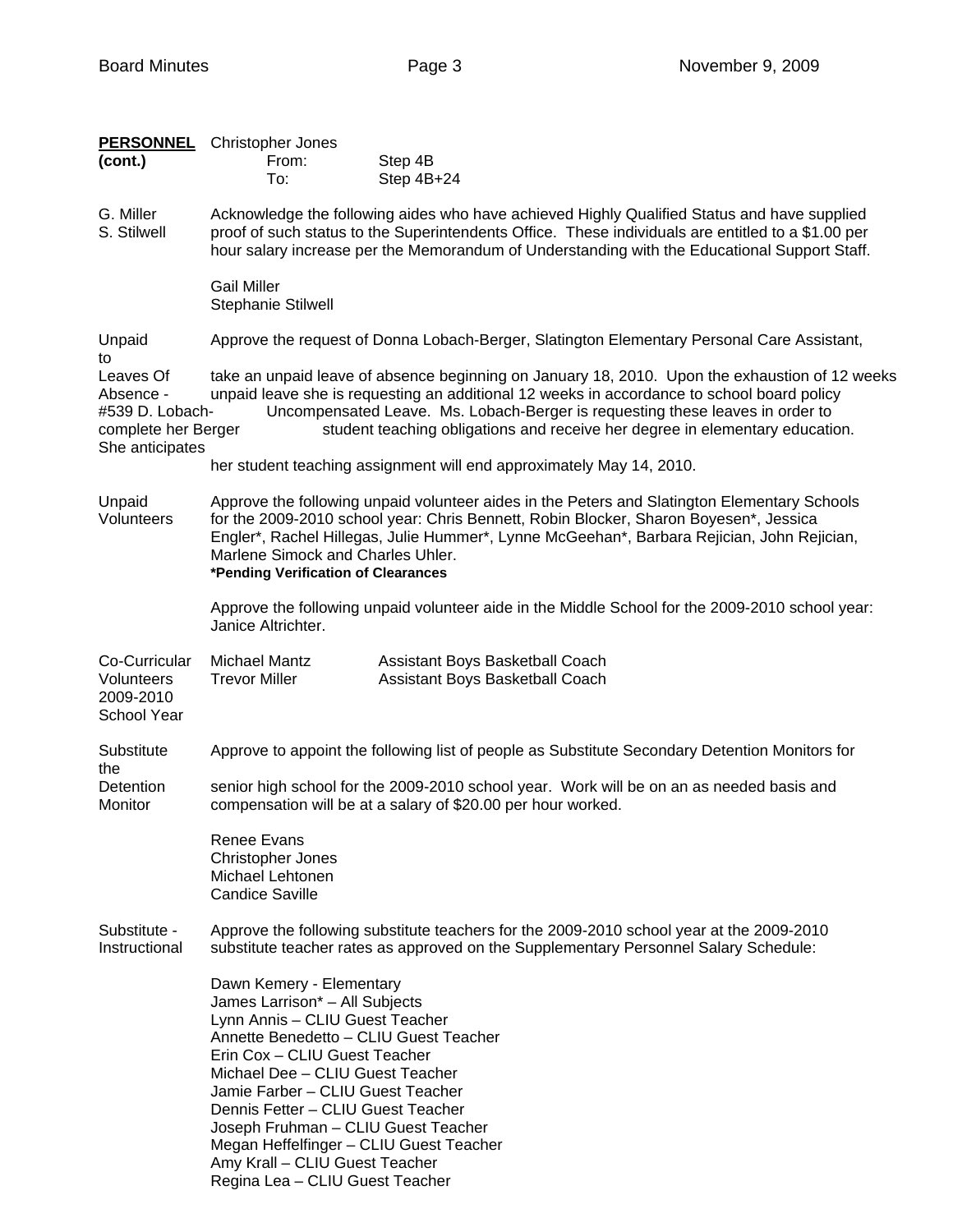|                                | Roderick Lowe - CLIU Guest Teacher<br>Hannah Mulry - CLIU Guest Teacher<br>Theresa Oliveira - CLIU Guest Teacher<br>David Puckett* - CLIU Guest Teacher<br>Gina Rotondo - CLIU Guest Teacher                                                                                                |  |  |  |  |
|--------------------------------|---------------------------------------------------------------------------------------------------------------------------------------------------------------------------------------------------------------------------------------------------------------------------------------------|--|--|--|--|
| <b>PERSONNEL</b><br>(cont.)    | Patricia Sottolano - CLIU Guest Teacher<br>Asimo Tsilikoudis - CLIU Guest Teacher<br>Randy Utsch - CLIU Guest Teacher<br>Patrick Visconti - CLIU Guest Teacher<br>*Pending Verification of Missing Documents                                                                                |  |  |  |  |
| Non-<br>Instructional          | Approve the following individuals as substitute cafeteria workers for the 2009-2010 school year<br>at the 2009-2010 substitute rate as approved on the Supplementary Personnel Salary Schedule:                                                                                             |  |  |  |  |
|                                | Claire Danko*<br>*Pending Verification of Missing Documents                                                                                                                                                                                                                                 |  |  |  |  |
| Salary<br>Adjustment           | Acknowledge the following aide who has achieved Highly Qualified Status and has supplied<br>proof of such status to the Superintendents Office. This individual is entitled to a \$1.00 per hour<br>salary increase per the Memorandum of Understanding with the Educational Support Staff. |  |  |  |  |
|                                | <b>Jody Remaley</b>                                                                                                                                                                                                                                                                         |  |  |  |  |
|                                | YEA:<br>Mr. Dengler, Mr. Follweiler, Mrs. Ganser, Mrs. Geronikos, Mr. Green, Mrs. Kulp,<br>Mr. Williams, Mr. Hartman (8)<br>NAY:<br>None $(0)$                                                                                                                                              |  |  |  |  |
|                                |                                                                                                                                                                                                                                                                                             |  |  |  |  |
| <b>CONFER-</b><br><b>ENCES</b> | Mr. Dengler made a motion, which was seconded by Mrs. Ganser, that the Board of Education<br>approves the following conference items:                                                                                                                                                       |  |  |  |  |
|                                | Mary Kay Williamson - Eastern PA Special Education Administrator's Conference - October 28-<br>30, 2009 - Hershey Lodge, Hershey, PA - Lodging: \$435.00 - Total Approximate Cost:<br>\$435.00 - Funding: Director of Special Education Budget                                              |  |  |  |  |
|                                | Scott Gerould - PSAHPERD 2009 Annual Convention - November 19-21, 2009 - Valley Forge<br>Convention Center, Valley Forge, PA - Registration: \$120.00, Lodging: \$200.00, Travel:<br>\$37.50 - Total Approximate Cost: \$357.50 - Funding: Project 720 Grant and/or Personal<br>Expense     |  |  |  |  |
|                                | YEA:<br>Mr. Dengler, Mr. Follweiler, Mrs. Ganser, Mrs. Geronikos, Mr. Green, Mrs. Kulp,<br>Mr. Williams, Mr. Hartman (8)<br>NAY:<br>None $(0)$                                                                                                                                              |  |  |  |  |
| <b>POLICY</b>                  | Mrs. Geronikos made a motion, which was seconded by Mr. Green, that the Board of Education<br>approves the following policy items:                                                                                                                                                          |  |  |  |  |
| Board Policy -                 | Approve school board policy #237 - Pupils - Electronic Devises, as presented after first reading.                                                                                                                                                                                           |  |  |  |  |
| <b>First Reading</b>           | Approve new school board policy #103.1 - Programs - Nondiscrimination - Qualified Students<br>with Disabilities, as presented after first reading.                                                                                                                                          |  |  |  |  |
|                                | Approve school board policy #113.1 - Programs - Discipline of Students with Disabilities, as<br>presented after first reading.                                                                                                                                                              |  |  |  |  |
|                                | Approve school board policy #113.2 - Programs - Behavior Support, as presented after first<br>reading.                                                                                                                                                                                      |  |  |  |  |
|                                | Approve school board policy #114 - Programs - Gifted Education, as presented after first<br>reading.                                                                                                                                                                                        |  |  |  |  |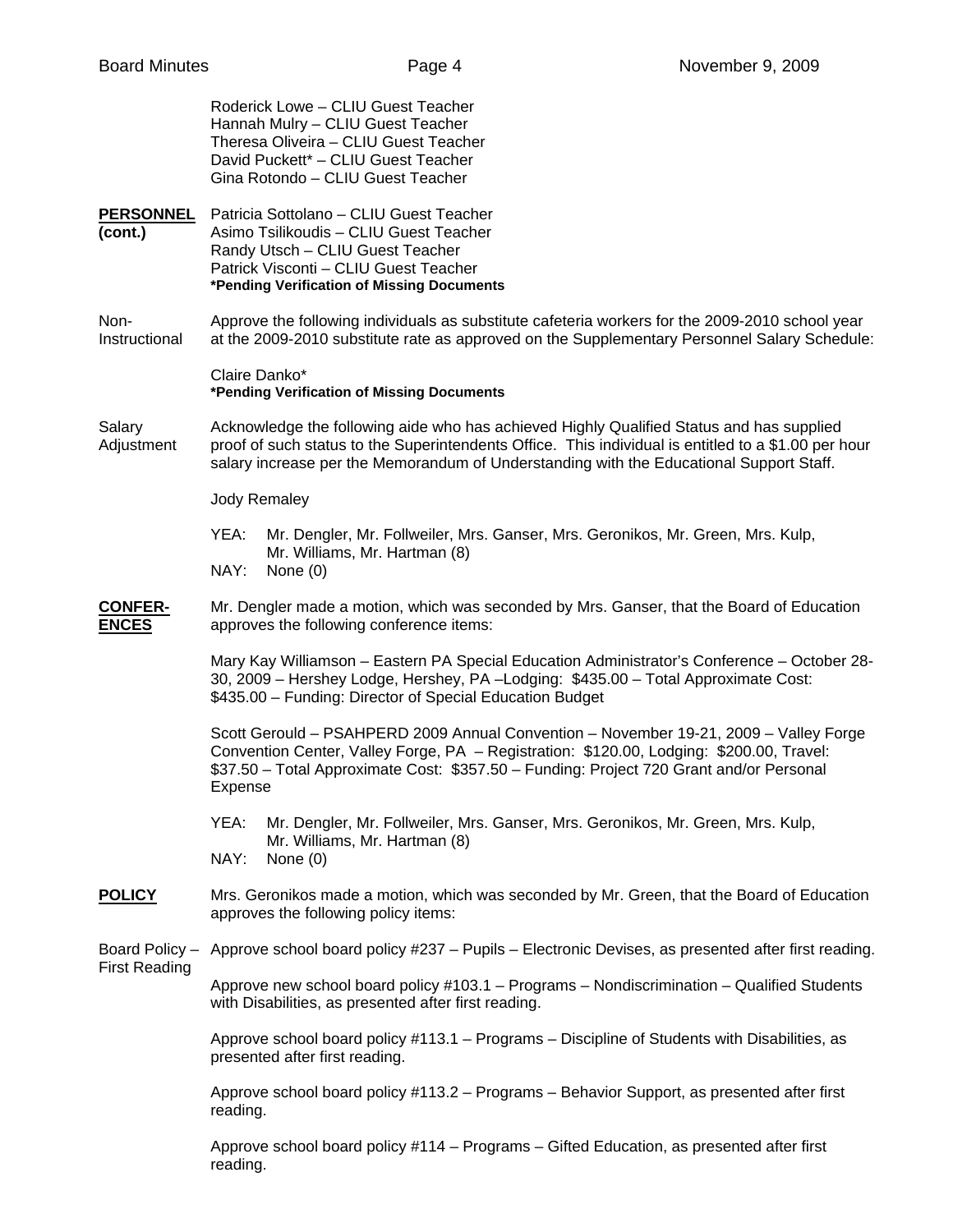| <b>Board Minutes</b>                                                |                                                                                                                                                                                                                                                                                | Page 5                                                                                                                                                                                                                           | November 9, 2009                                                                             |  |  |
|---------------------------------------------------------------------|--------------------------------------------------------------------------------------------------------------------------------------------------------------------------------------------------------------------------------------------------------------------------------|----------------------------------------------------------------------------------------------------------------------------------------------------------------------------------------------------------------------------------|----------------------------------------------------------------------------------------------|--|--|
| <b>Field Trip</b>                                                   | Team North – Middle School – Historic Area of Philadelphia, PA – June 2, 2010 – Funded by<br><b>Student Fundraising Efforts</b>                                                                                                                                                |                                                                                                                                                                                                                                  |                                                                                              |  |  |
|                                                                     | YEA:<br>NAY:                                                                                                                                                                                                                                                                   | Mr. Dengler, Mr. Follweiler, Mrs. Ganser, Mrs. Geronikos, Mr. Green, Mrs. Kulp,<br>Mr. Williams, Mr. Hartman (8)<br>None $(0)$                                                                                                   |                                                                                              |  |  |
| <b>CURRIC-</b><br><b>ULUM AND</b><br><u>INSTRUC-</u><br><u>TION</u> | Mrs. Kulp made a motion, which was seconded by Mrs. Ganser, that the Board of Education<br>approves the following curriculum and instruction item:                                                                                                                             |                                                                                                                                                                                                                                  |                                                                                              |  |  |
| Special<br>Education<br>Services<br>Agreement                       |                                                                                                                                                                                                                                                                                | Approve to authorize proper officials to execute an agreement between the Northern Lehigh<br>School District and the Carbon Lehigh Intermediate Unit #21 to provide special education<br>services for the 2009-2010 school year. |                                                                                              |  |  |
|                                                                     | YEA:<br>NAY:                                                                                                                                                                                                                                                                   | Mr. Dengler, Mr. Follweiler, Mrs. Ganser, Mrs. Geronikos, Mr. Green, Mrs. Kulp,<br>Mr. Williams, Mr. Hartman (8)<br>None $(0)$                                                                                                   |                                                                                              |  |  |
| <b>OLD</b><br><b>BUSINESS</b><br>evening                            |                                                                                                                                                                                                                                                                                | Mr. Hartman wished to present Sandi Young with a thank you gift for her time served on the<br>Northern Lehigh School Board. Unfortunately Mrs. Young was not in attendance this<br>and the gift would be forwarded to her.       |                                                                                              |  |  |
|                                                                     | Mr. Williams asked about the additional \$450,000.00 in state funding that the district will be<br>receiving and what will the district be doing with that additional money.                                                                                                   |                                                                                                                                                                                                                                  |                                                                                              |  |  |
|                                                                     | Mr. Melber stated that some of the money must be allocated towards debt payments and/or<br>health insurance expenses. Paperwork was filed with the State today to use this money to<br>offset the increase in health insurance.                                                |                                                                                                                                                                                                                                  |                                                                                              |  |  |
| NEW<br><u>BUSINESS</u>                                              |                                                                                                                                                                                                                                                                                | approves the following new business item:                                                                                                                                                                                        | Mr. Dengler made a motion, which was seconded by Mr. Follweiler, that the Board of Education |  |  |
| NLESPA<br>Contract                                                  |                                                                                                                                                                                                                                                                                | Northern Lehigh Educational Support Personnel Association.                                                                                                                                                                       | Approve the Collective Bargaining Agreement between The Northern Lehigh School District and  |  |  |
|                                                                     | Mr. Green stated that he believes there is some vague and ambiguous language in the<br>agreement. He would like to see this cleared up. He is also scared by the clause in the<br>agreement referencing a meet and discuss. For these reasons he is voting no on the contract. |                                                                                                                                                                                                                                  |                                                                                              |  |  |
|                                                                     | Mrs. Geronikos stated that she is also not happy with the contract language in one paragraph<br>and for that reason she is also voting no on the contract.                                                                                                                     |                                                                                                                                                                                                                                  |                                                                                              |  |  |
|                                                                     | <b>ROLL CALL:</b><br>YEA:<br>NAY:                                                                                                                                                                                                                                              | Mr. Dengler, Mr. Follweiler, Mrs. Ganser, Mrs. Kulp, Mr. Williams, Mr. Hartman (6)<br>Mrs. Geronikos, Mr. Green (2)<br>Motion carried.                                                                                           |                                                                                              |  |  |
| <u>FINANCIAL</u>                                                    | Mr. Follweiler made a motion, which was seconded by Mr. Green, that the Board of Education<br>approves the following financial items:                                                                                                                                          |                                                                                                                                                                                                                                  |                                                                                              |  |  |
| Financial<br>Reports                                                |                                                                                                                                                                                                                                                                                | Approve the Following Financial Reports:<br>General Fund June 2009<br>NLMS Student Activities Account month of October<br>NLHS Student Activities and Scholarship Acct for the month of October                                  |                                                                                              |  |  |
| List of<br>Bills                                                    |                                                                                                                                                                                                                                                                                | Approve the Following List of Bills:<br>General Fund month of October<br>Capital Projects month of October<br>Cafeteria Fund month of October                                                                                    |                                                                                              |  |  |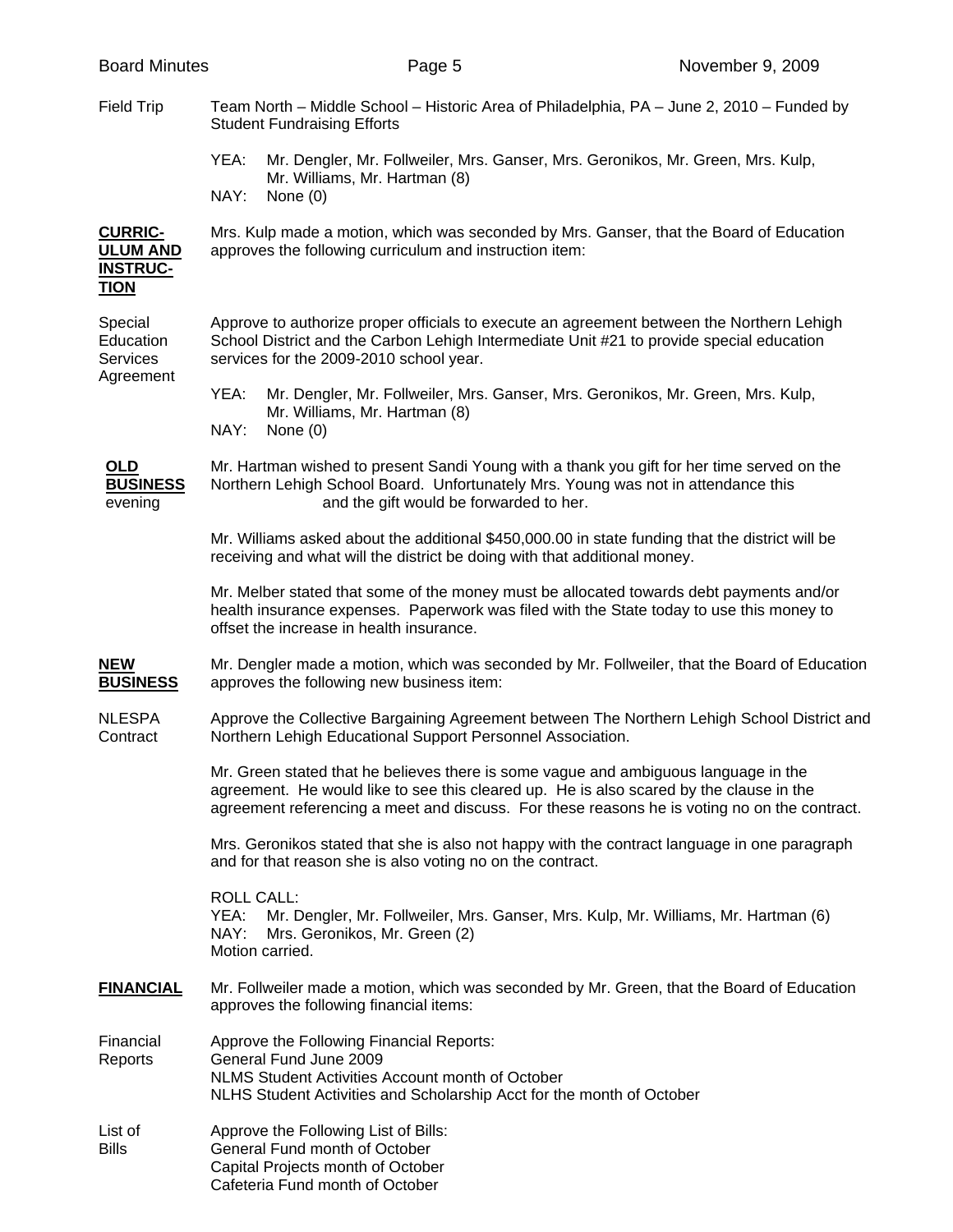Athletic Fund month of October Refreshment Stand Fund month of October

Per Capita Approve abatement/exoneration requests of per capita taxes, for the residents that fall within the Abatement/ guidelines, as presented. guidelines, as presented. Exoneration

## **FINANCIAL**

| (cont.)<br>RFP<br><b>School Bus</b><br>Transportation | Authorize administration to advertise a Request for Proposal for Student Busing Transportation<br>effective July 1, 2010. Current contract with First Student expires, June 30, 2010.                            |  |  |  |  |
|-------------------------------------------------------|------------------------------------------------------------------------------------------------------------------------------------------------------------------------------------------------------------------|--|--|--|--|
| <b>Boomer</b><br>Tractor                              | Authorize administration purchase a new Boomer 1030 tractor and front end blade attachment in<br>the amount of \$13,750.00 (State Bid Price). This item is part of the long range equipment<br>maintenance list. |  |  |  |  |
| Infinity<br><b>Business</b>                           | Authorize administration to contract with Infinity Business Group for the purpose of a federally<br>automated recovery system to handle all non-sufficient fund checks.                                          |  |  |  |  |
| Group                                                 | YEA:<br>Mr. Dengler, Mr. Follweiler, Mrs. Ganser, Mrs. Geronikos, Mr. Green, Mrs. Kulp,<br>Mr. Williams, Mr. Hartman (8)<br>NAY:<br>None $(0)$                                                                   |  |  |  |  |
| <b>LEGAL</b>                                          | Mrs. Kulp made a motion, which was seconded by Mrs. Ganser, that the Board of Education<br>approves the following legal item:                                                                                    |  |  |  |  |
| Settlement<br>Agreement                               | Approve the Settlement Agreement and Release in regards to student #2090135.<br>(Copies distributed to board members only)                                                                                       |  |  |  |  |
|                                                       | YEA:<br>Mr. Dengler, Mr. Follweiler, Mrs. Ganser, Mrs. Geronikos, Mr. Green, Mrs. Kulp,<br>Mr. Williams, Mr. Hartman (8)<br>NAY:<br>None $(0)$                                                                   |  |  |  |  |
| <b>INFOR-</b><br><b>MATION</b>                        | Minutes of the Lehigh Career & Technical Institute Joint Operating Committee meeting held on<br>September 23, 2009 was distributed.                                                                              |  |  |  |  |
|                                                       | Minutes of the Lehigh Carbon Community College Board of Trustees meeting held on<br>September 3, 2009 was distributed.                                                                                           |  |  |  |  |
|                                                       | Minutes of the Carbon Lehigh Intermediate Unit 21 Board of Directors meeting held on<br>September 21, 2009 and the special meeting held on October 1, 2009 was distributed.                                      |  |  |  |  |
| <b>RECOGNI-</b><br><b>TION OF</b>                     | Laurie Mankos - Washington Township - stated that Mr. Michaels did not address the district<br>and individual goals and asked if he would be discussing them.                                                    |  |  |  |  |
| <b>GUESTS</b>                                         | Mr. Michaels stated that it was handed out to the Board for review.                                                                                                                                              |  |  |  |  |
|                                                       | Mrs. Geronikos thanked Mrs. Evans for her assistance with the Bigs and Littles program that will<br>be starting this week.                                                                                       |  |  |  |  |
| <b>ADJOURN-</b><br><b>MENT</b>                        | Mrs. Kulp made a motion, which was seconded by Mr. Follweiler, that the regular meeting of<br>the Northern Lehigh School District Board of School Directors is adjourned at 8:16 p.m.                            |  |  |  |  |
|                                                       | YEA:<br>Mr. Dengler, Mr. Follweiler, Mrs. Ganser, Mrs. Geronikos, Mr. Green, Mrs. Kulp,<br>Mr. Williams, Mr. Hartman (8)<br>NAY:<br>None $(0)$                                                                   |  |  |  |  |